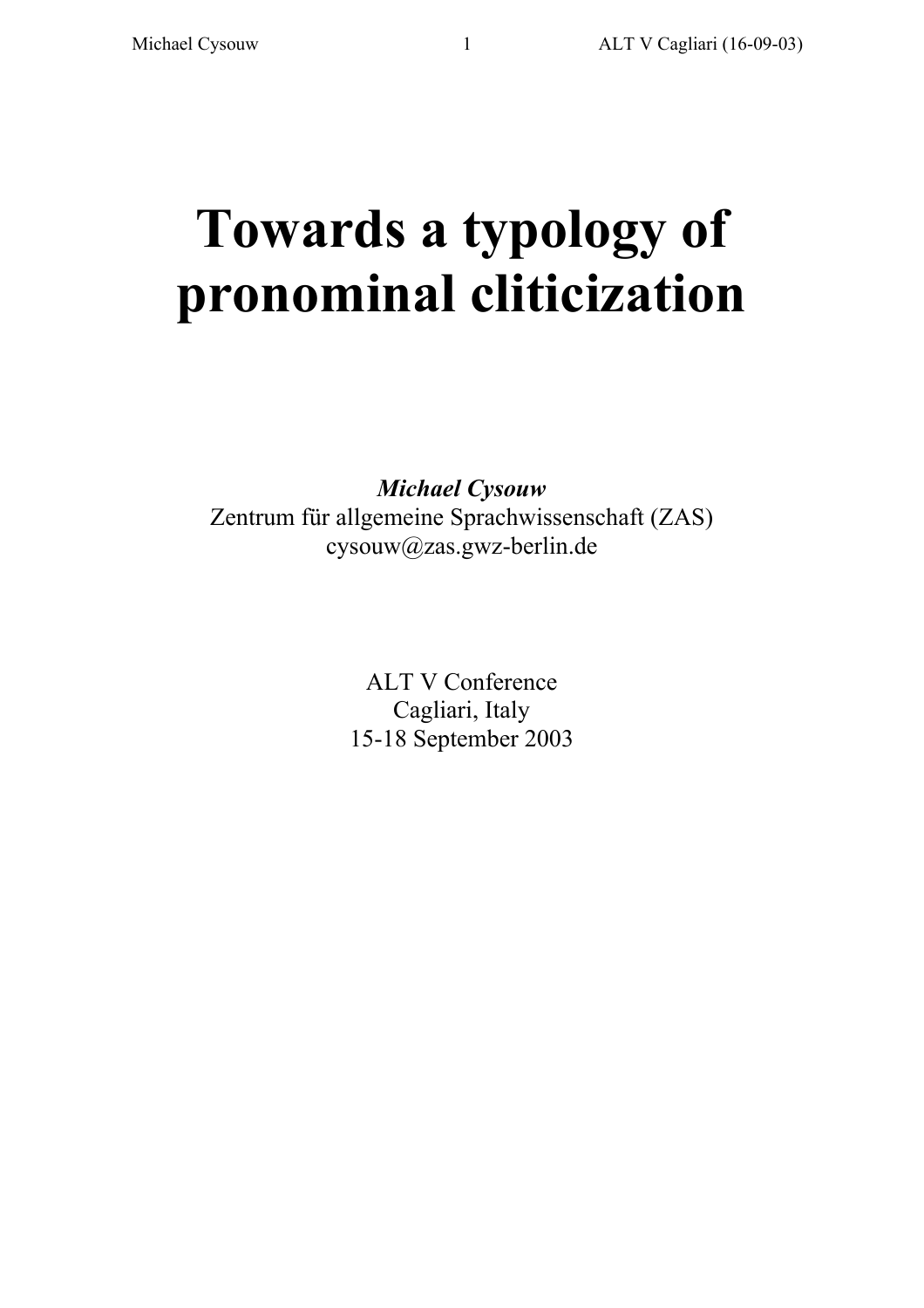# **1 introduction**

This is part of an investigation into pronominal clitics, which attempts to unravel the grammaticalisation of verbal person agreement from erstwhile free independent pronouns (cf. Givón 1976)

There is a massive literature on pronominal clitics, though it almost exclusively deals with a single languages (preferable European). A thorough typological investigation is still missing.

There are three big questions, I will here only talk about the third:

- Why do some languages have pronominal clitics and other not?
- In languages that have pronominal clitics: why do they occur in a particular sentence and not in another sentence?
- **– If a clitic occurs in a sentence: where does it occur?**

Simplified drastically, there are two positions for pronominal clitics in a sentence:

- **Wackernagel's 2nd position** (after first word, after first syntactic constituent, or after first phonological unit)
- **Verb adjacent** (preverbal, postverbal, or enclitic to the preverbal constituent)

I will here present various languages that use more than one position for their pronominal clitics, depending on the kind of sentence. I will argue that the host depends, in these languages, on the information structure of the sentence.

Pronominal clitics themselves are highly topical (given, old, expected) information. In search for a host to attach onto, these clitics are in these languages drawn to the contrary element in the sentence. The hosts often represent highly focal (new, unexpected) information.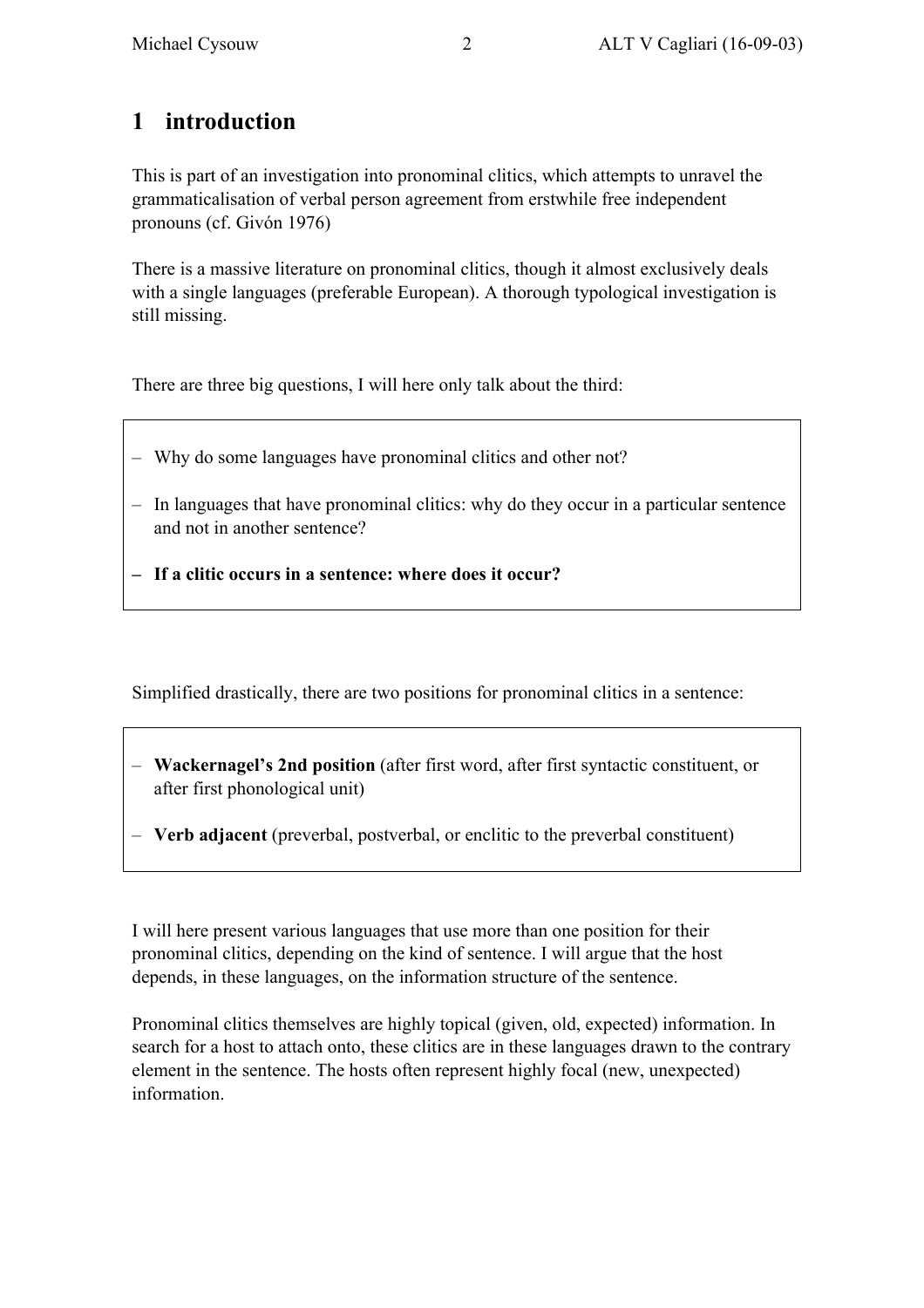# **2 Some European languages**

In Standart Romance languages (Spanish, French, Italian), but also in standard Greek, Albanian (Buchholz & Fiedler 1987: 450), and Macedonian (Franks & King 2000: 82- 85) the unmarked position of pronominal object clitics is preverbal, except in non-finite verb forms like imperatives (though not always in negative imperatives), infinitives and gerunds.

#### **(2.1) ITALIAN**

a. *Gianni lo ha letto* NAME **3SG.MASC.ACC** has read 'Gianni has read it.' b. *mangia-lo!* eat**-3SG.MASC.ACC** 'eat it!'

Some languages, areally at the fringes, have a different distribution of pronominal object clitics:

#### **(2.2) CYPRIOT GREEK** (Terzi 1999)

Unmarked position of reduced pronoun is postverbal, as shown in (a) and (b), though preverbal/second position occurs:

- after factive complementizer *pu*
- after subjunctive marker *na*
- after sentential negation *en*, see (c)
- after WH-pronouns *pjos* "who", *ti* "what", see (d)
- after focused initial constituents, see (e)

|   |                                       | a. poli anthropi panda kamnoun <b>to</b> sosta<br>many people always do.3PL it correctly |  |
|---|---------------------------------------|------------------------------------------------------------------------------------------|--|
| h | 'Many people always do it correctly.' | touto to vivlio dose <b>tou</b> !                                                        |  |

- b. *touto to vivlio dose tou!* DEM ART book give.IMP **3SG.DAT** 'Give this book to him!'
- c. *en ton iksero* NEG **3SG.ACC** know.1SG 'I don't know him.'
- d. *pjos ton idhe?* who **3SG.ACC** saw 'Who saw him?'
- e. *tuto to vivlio su edhoken i Maria* DEM ART book **2SG.ACC** gave.3SG ART NAME 'THIS BOOK Mary gave to you.'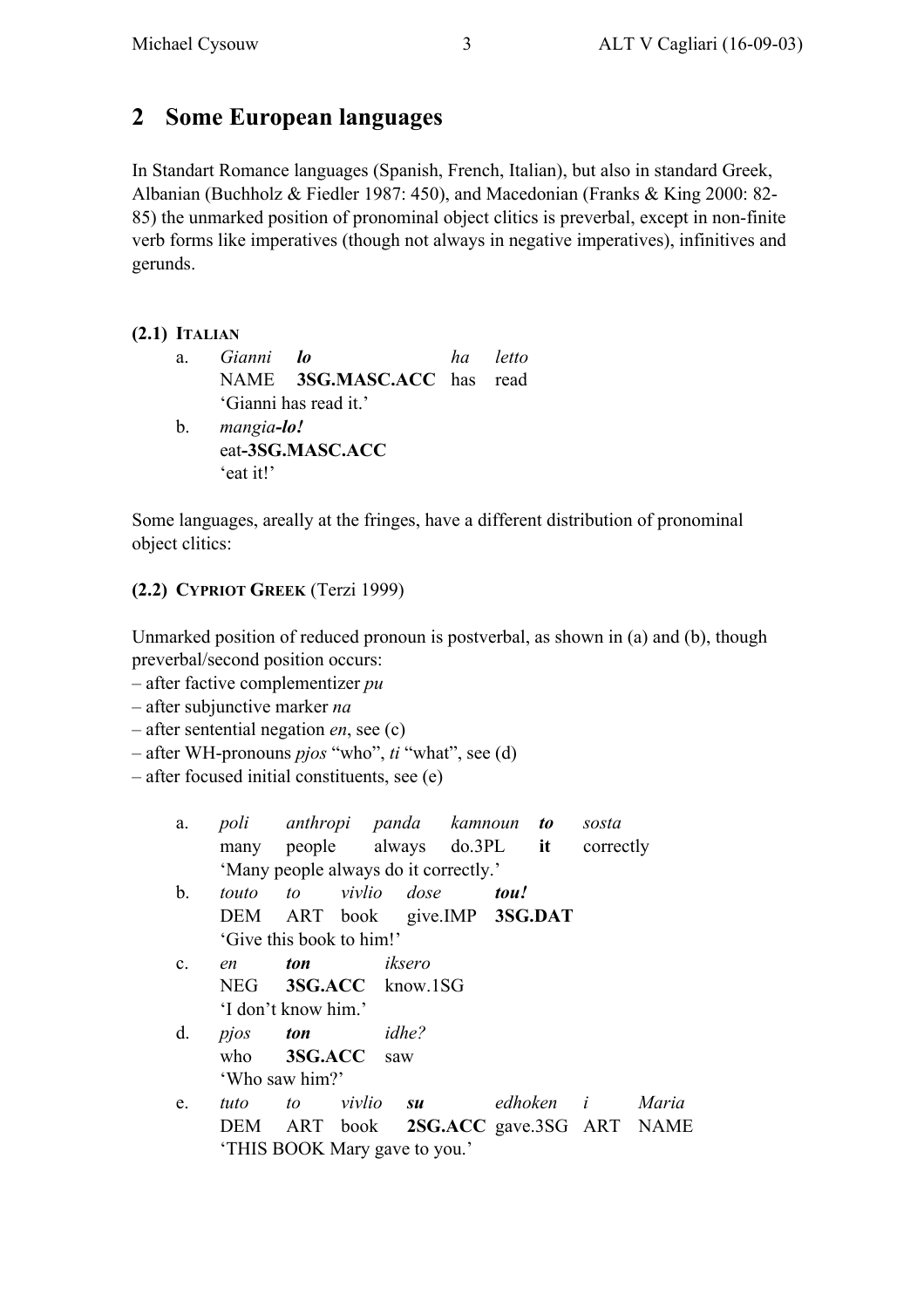#### **(2.3) EUROPEAN PORTUGUESE** (Madeira 1992; Barbosa 1996; Rouveret 1999)

Unmarked position of clitics is postverbal, though preverbal position occurs:

- in embedded clauses: after complementizer *que* "that"
- after indefinite subjects: *ninguém* "no one", *alguém* "someone, see (c)
- after quantified subject: *todos [X]* "all X", *poucos [X]* "few X", see (b)
- after NPs with focus particle: *só [X]* "only X", até [X], "even X", see (d)
- after preverbal adverbials : *já* "already", *nunca* "never"

– with sentential negation *não*

- after initial WH-pronouns: *quem* "who", *onde* "where", *que* "which", *o que* "what"
- after focussed constituents, see (d)

| $a$ .           | OS.      |                       | rapazes ajudaram-me       |                                   |                                     |     |        |
|-----------------|----------|-----------------------|---------------------------|-----------------------------------|-------------------------------------|-----|--------|
|                 | ART      |                       |                           | boys helped.3PL-1SG.ACC           |                                     |     |        |
|                 |          | 'The boys helped me.' |                           |                                   |                                     |     |        |
| b.              | todos os |                       | rapazes me                |                                   | ajudaram                            |     |        |
|                 | all      | ART                   |                           | boys 1SG.ACC helped.3PL           |                                     |     |        |
|                 |          |                       | 'All the boys helped me.' |                                   |                                     |     |        |
| $\mathcal{C}$ . | alguém   | me                    |                           | ajudou                            |                                     |     |        |
|                 |          |                       |                           | someone <b>1SG.ACC</b> helped.3SG |                                     |     |        |
|                 |          | 'Someone helped me.'  |                           |                                   |                                     |     |        |
| $d$ .           | até      | $\theta$              | Pedro                     | me                                | deu                                 | uma | prenda |
|                 | even     | <b>DEM</b>            | <b>NAME</b>               |                                   | <b>1SG.DAT</b> gave.3SG ART present |     |        |
|                 |          |                       |                           | 'EVEN PEDRO gave me a present.'   |                                     |     |        |

#### **(2.4) MEGLENO ROMANCE** (Barbosa 1996: 12-15, citing Campos)

In most situations full object pronouns are used. Reduced object pronouns occur:

- after subordinators/complementizers: complementizer *ca* "that', relative pronoun *tsi* "who", conditional *ácu* "if", temporal/causal adverb *con* "when", causal adverb *ca* "because"
- after subjunctive *si*, future marker *si*
- after negation *nu*
- after emphatic subjects (focus?)

| $(2.5)$ SUMMARY          | preverbal clitics               | postverbal cltics |
|--------------------------|---------------------------------|-------------------|
| Italian, Spanish, French | unmarked                        | imperative        |
| <b>Cypriot Greek</b>     | negation, WH-pronouns, focus,   |                   |
|                          | clause linkers                  | unmarked          |
| European Portuguese      | negation, WH-pronouns, focus,   |                   |
|                          | clause linkers, adverbs of time |                   |
|                          | indefinites, quantifiers        | unmarked          |
|                          |                                 |                   |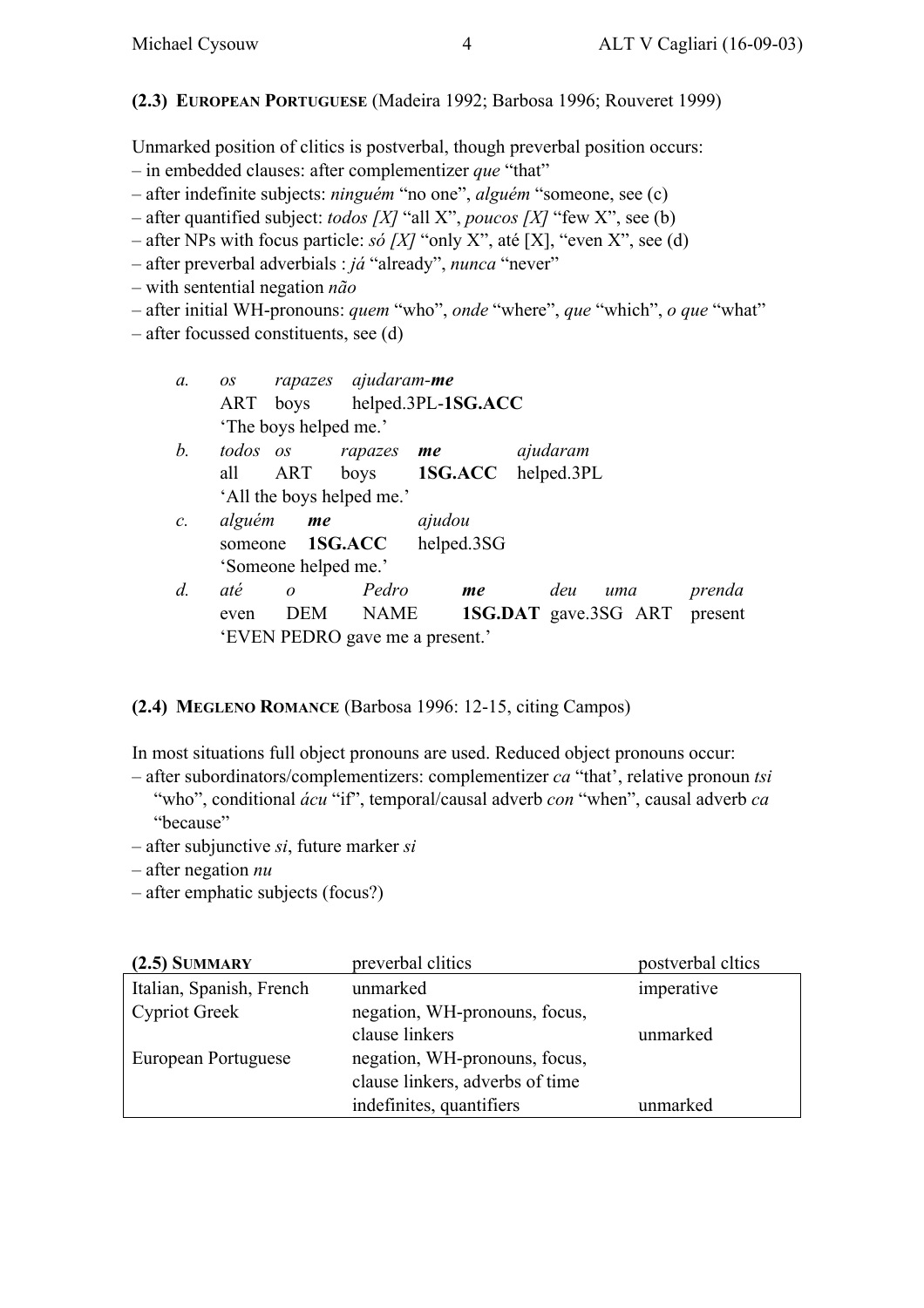# **3 Pama-Nyungan languages**

(for various surveys, see Capell 1967; Wurm 1969; Capell 1972; Dixon 1980: Ch. 11.3; 2002: Ch. 8)

Strictly syntactically organised cliticization in various forms:

- A: Often strictly second position clitcs, e.g. **YINGKARTA** (Dench 1998: 33-36), **WAJARRI** (Dench 1998: 36-37), **NGIYAMBAA** (Donaldson 1980: 237-238), **WARLPIRI** (Hale 1973)
- B: Sometimes subject clitic on second position, object clitic on verb, e.g. **NHANDA** (Blevins 2001: 79-88)
- C: Sometimes strictly verbal enclitics, e.g. **BIRI** (Terrill 1998: 25-27), **BARADHA** (Terrill 1998: 75-76)
- D: Slight variation on verbal enclitics: enclitics to consituent preceding the verb, except in sentences with only a verb, as there is nothing preceding the verb. **KUGU-NGANHCARA** (Smith & Johnson 2000: 398-402)

Some other languages show interesting complications:

## **3.1 Ngumpin languages (North-central Australia)**

- A: Original pattern was second position cliticization
- B: Innovation 1: pronominal clitics are added to a base ('auxiliary') forming an independent word. This word occurs in various positions, though it appears to favour first or second position.
- C: Innovation 2: pronominal clitics are added to verb, independent of the position of the verb in the sentence

| ad $B$ :                   | clitics on auxiliary | other hosts                           |
|----------------------------|----------------------|---------------------------------------|
| Ngarinyman, Bilinara never |                      | always on first consituent            |
| Djaru, Gurindji            | often                | initial negation, WH-pronouns, focus, |
| Mudbara                    | (almost) always      | (very rarely first constituent)       |

**(3.1.1) DJARU** (Tsunoda 1981: 125, 256)

conservative cliticization on first constituent (not on auxiliary):

- $-$  after conjunction *nanga*
- after modal adverb *Nara* "possible"
- after negation *wagura*, see example below
- after WH-pronouns
- after focused NP (only rarely found)

| wagura- <b>lija</b>  | nara-man-inura                                  | nura | gaarara | ganimbara  |
|----------------------|-------------------------------------------------|------|---------|------------|
| NEG-1 <b>DU.EXCL</b> | know-PAST-NARR camp                             |      | east    | down creek |
|                      | 'We did not know the camp east down the creek.' |      |         |            |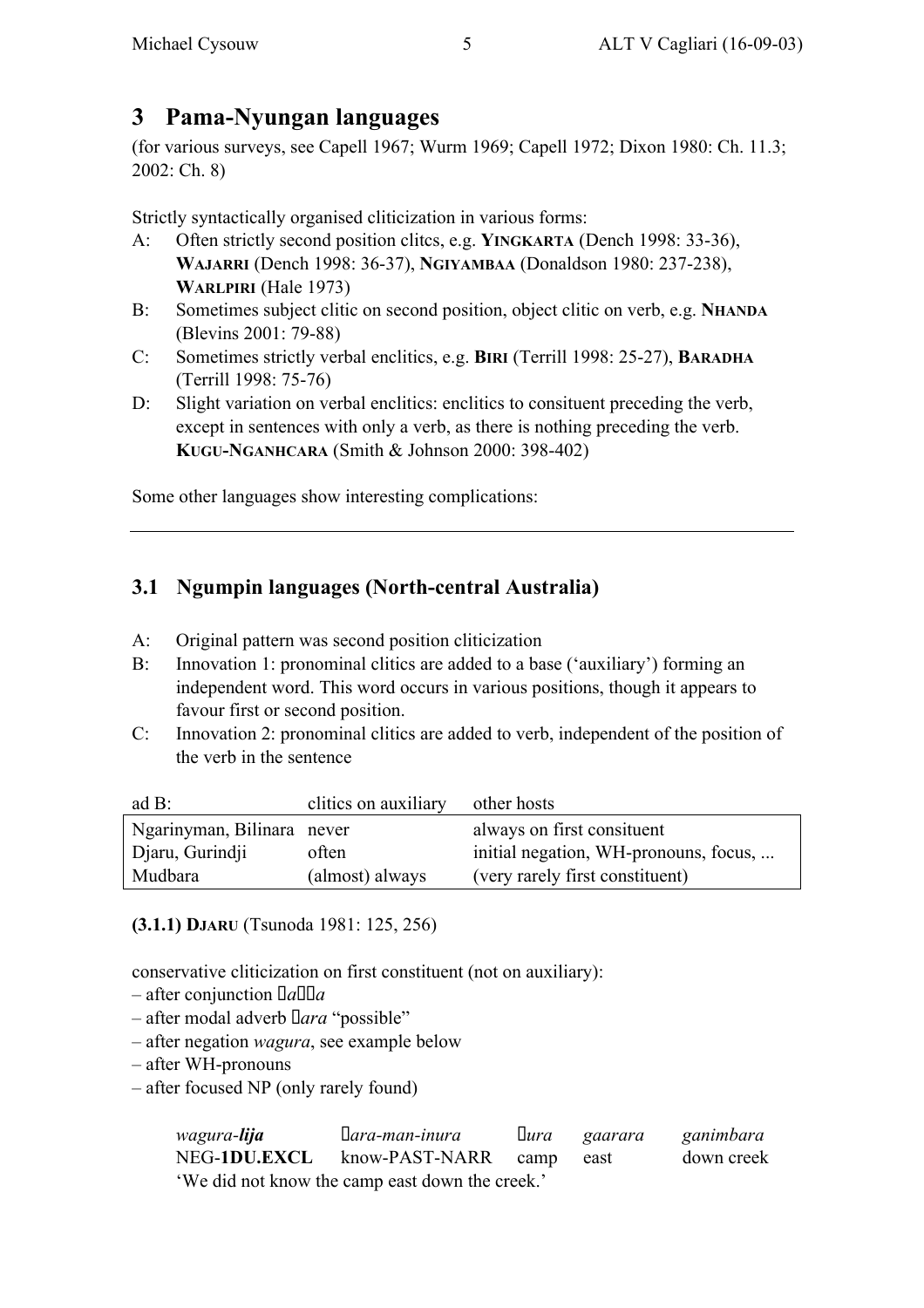#### **(3.1.2) GURINDJI** (McConvell 1996: 308-309, 318-319)

conservative cliticization on first constituent (not on auxiliary):

- after subordinator/complementizer *nyamu*
- after sentential negation *kula*
- after initial WH pronouns
- after contrastive focus on first constituent, see (b)
- in swearing (not-literal conservative utterances), see (c)
	- a. *yirrap-ma ngu=rna-yina parik wanyja VRD-la* one mob-TOP AUX=**1SG.S-3PL.O** leave leave.PAST VRD-LOC 'One lot I left at VRD.'
	- b. *yirrap-ma=rna-yina wart ka-nya murla-ngkurra* one mob-TOP=**1SG.S-3PL.O** back take-PAST here-ALL 'THE OTHER LOT I brought back here.'
	- c. *mirnti kartak-marraj=pa-n* anus receptacle-LIKE=LINK-2S 'You have an anus like a billy can! (swearing at someone)' (when an auxiliary would be used, it would be intended literally)

| ad $C$ :                   | verb attracts clitics:                            |
|----------------------------|---------------------------------------------------|
| Ngarinyman                 | never                                             |
| Mudbara                    | optional in imperative/hortative                  |
| Bilinara, Djaru, Gurindji  | always in imperative/hortative                    |
| Malngin (Western Gurindji) | in imperative/hortative, future and past irrealis |

**(3.1.3) NGARINYMAN** (McConvell 1996: 305)

*karnti-yi pina-ngka* wood-**1SO** give-IMP 'give me a piece of wood'

#### **(3.1.4) MUDBARRA** (McConvell 1980: 90)

| $\mathfrak{a}$ . | yali-ma                                  | pupa-ma  | wara              | nan-ka-li  |
|------------------|------------------------------------------|----------|-------------------|------------|
|                  | that-TOP                                 | fire-TOP | care              | see-IMP-2P |
|                  | 'you lot watch out for that fire'        |          |                   |            |
| b.               | yali-ma- <b>li</b>                       | wara     | naŋ-ka- <b>li</b> | pupa-ma    |
|                  | that-TOP-2P                              | care     | see-IMP-2P        | fire-ma    |
|                  | 'you lot watch out for that fire' $(=a)$ |          |                   |            |

#### **(3.1.5) MALNGIN** (McConvell 1980: 92)

| kayira | $\gamma$ an-ku- <b>lu</b> -(na) |
|--------|---------------------------------|
| north  | $go-GUT-3P- (DOUBT)$            |
|        | 'they will (possibly) go north' |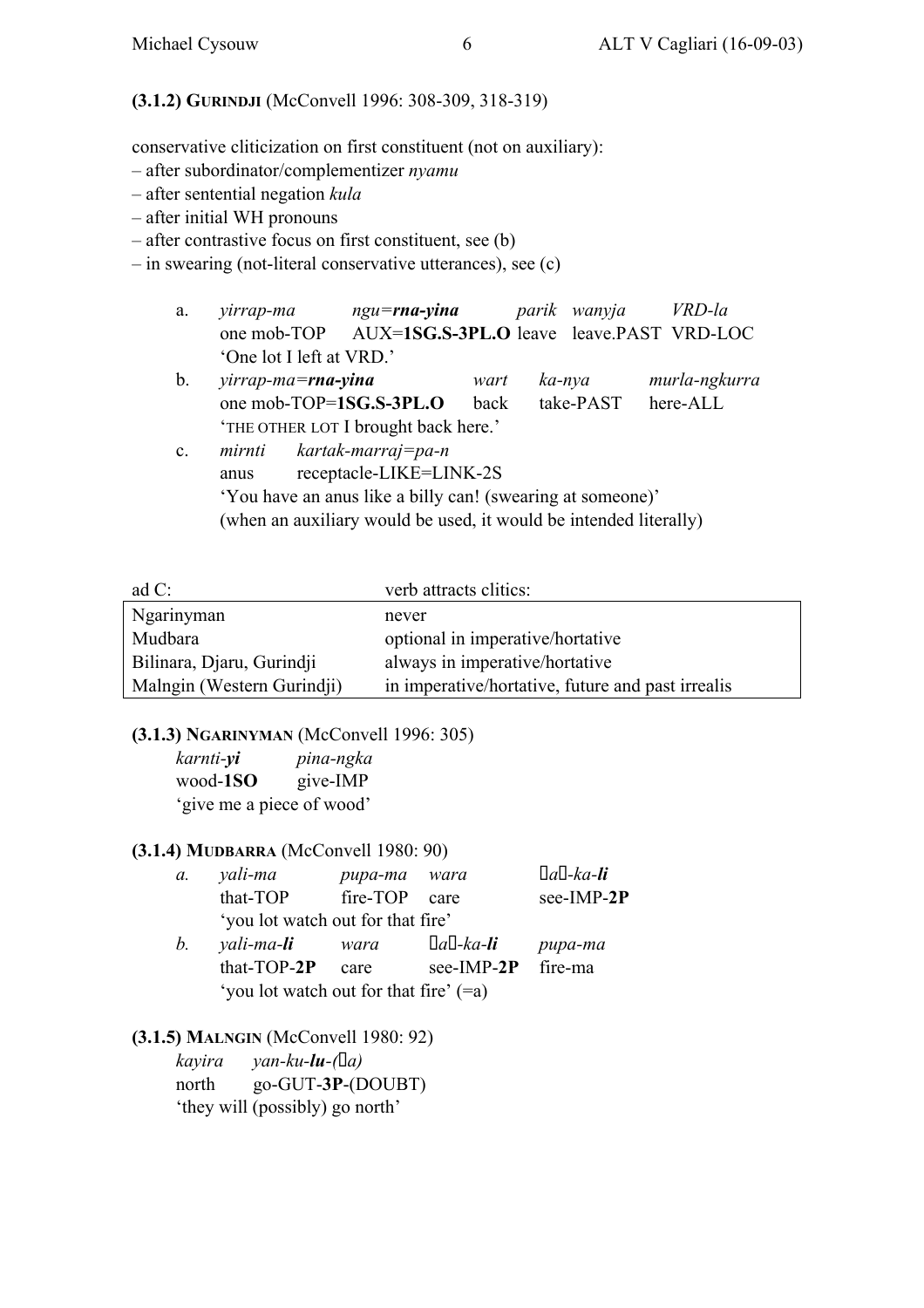## **3.2 Kulin languages (West Victoria, Southern Australia)**

- A: Original pattern was second position cliticization
- B: Innovation: verb became regularly placed in first position, with the clitic attached. Only a few kind of other elements could be placed in first position instead of the verb, viz. negative words, interrogative pronouns, and place/time adverbs

#### **(3.2.1) WEMBAWEMBA, WERGAIA, MADIMADI** (Hercus 1986: 50, 56-59, 92, 135-137)

'It is a basic principle of Wembawemba that whenever words of the second class are used, that is interrogatives, negatives and demonstrative adverbs of time and place, they must take the position of the head word, which is otherwise generally occupied by the verb. The head word is the most strongly accented and important part of a sentence and the subject marker [enclitic] is normally transferred from the verb to it.

| а.              | dagina- <b>nda</b>                           |            | ginmer bembengug biolu |                       | djeligdjelig |
|-----------------|----------------------------------------------|------------|------------------------|-----------------------|--------------|
|                 | hit-1S                                       | <b>DEM</b> | children               | stick.INSTR yesterday |              |
|                 | I hit these children with a stick yesterday' |            |                        |                       |              |
| b.              | gumba-nda                                    |            |                        |                       |              |
|                 | sleep-1S                                     |            |                        |                       |              |
|                 | 'I sleep'                                    |            |                        |                       |              |
| $\mathcal{C}$ . | wemba- <b>nda</b>                            | gumba      |                        |                       |              |
|                 | NEG-1S                                       | sleep      |                        |                       |              |
|                 | 'I'm no sleeping'                            |            |                        |                       |              |
|                 |                                              |            |                        |                       |              |

#### **(3.2.2) WATHWURRUNG** (Blake *et al.* 1998: 77-80)

'[enclitics] occur on the first word … in the clause. Wathwurrung is a verb-first langauge, but the negative word and various interrogative words usually occur in the first position and attract enclitic pronouns.'

#### **(3.2.3) WOIWURRUNG** (Blake 1991: 73-77)

'However, it is likely that the bound pronouns could attach to the first word or phrase in the clause … Consider, for instance, the apparently inflected negative form [only one instance given] and interrogative forms [also only one instance given].'

| $(3.2.4)$ SUMMARY | clitics not on the verb with:                    |
|-------------------|--------------------------------------------------|
| Woiwurrung        | initial negation, WH-pronoun (only few cases)    |
| Wathwurrung       | initial negation, WH-pronoun                     |
| Wembawemba        | initial negation, WH-pronoun, time/place adverbs |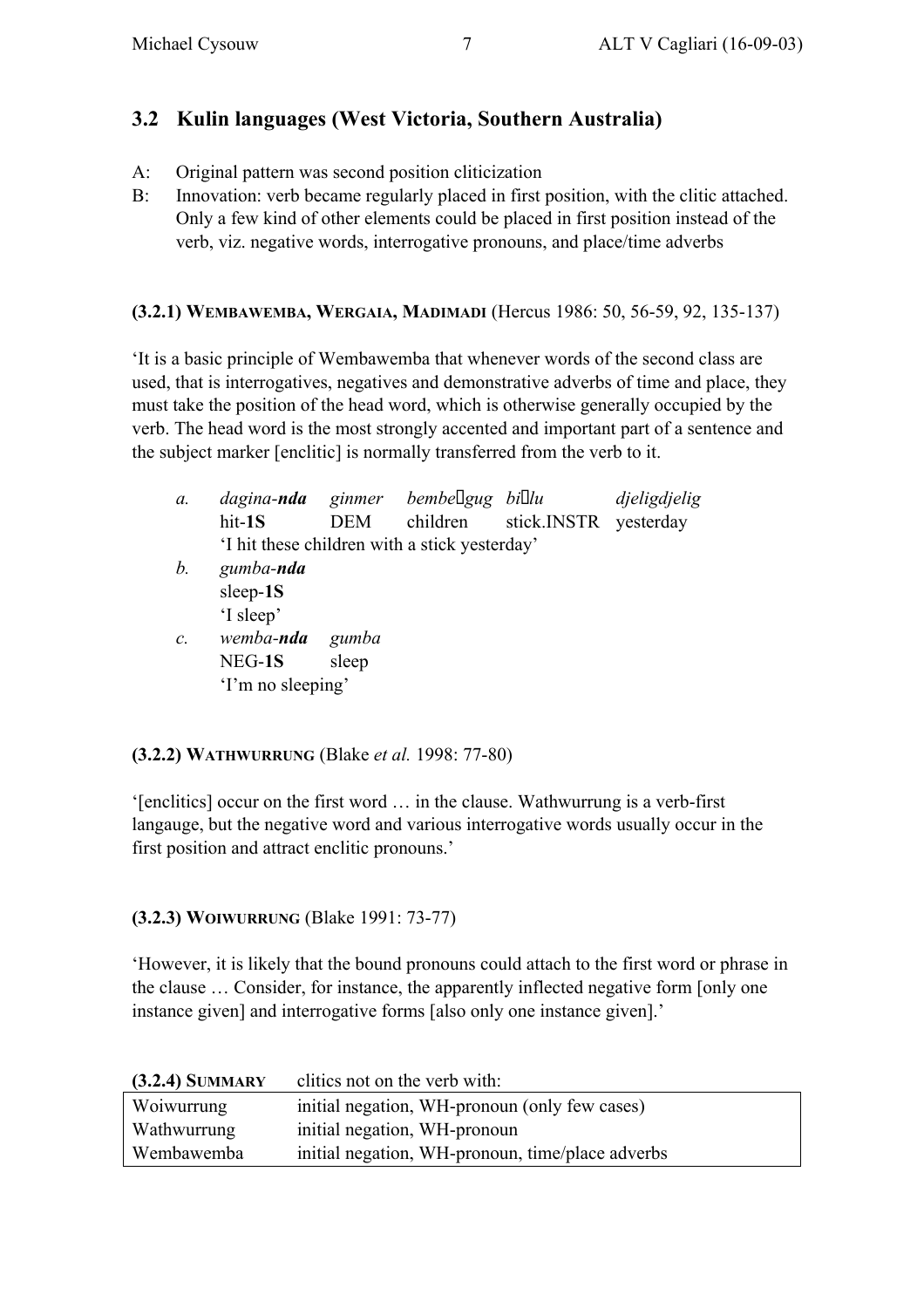## **3.3 Various Pama-Nyungan languages (in South-Central Australia)**

- A: Clitic is attached to the verb, independent of its position in the sentence.
- B: A few initial elements attract the clitic: mainly negative word and interrogative pronouns, incidental place/time adverb.

#### **(3.3.1) ARABANA-WANGKANGURRU** (Hercus 1994: 264-266)

'… the pronoun is enclitic to the verb, and the whole expression forms a unit … The verb need not necessarily be in a sentence initial position to attract an enclitic pronouns. … Apart from being enclitic to the verb, personal pronouns can be enclitic to the negative particles *malyka/maltya* and *panta* "failed to", but only when these are in sentence-initial position. … The only other word which, when sentence initial, could attract an enclitic was *minha* "what".'

| a. | waru                | nhanhi-k'- <b>athu</b>                       |
|----|---------------------|----------------------------------------------|
|    | long ago            | see-PAST-1S.ERG                              |
|    | 'long ago I saw it' |                                              |
| b. | minha' <b>-npa</b>  | wangka?                                      |
|    | what- $2S$          | language                                     |
|    |                     | 'What language (i.e. "nationality") are you? |

#### **(3.3.2) YURA LANGUAGES** (Hercus 1994: 265-266)

'The languages … belonging to the Yura group, notably Kuyani, … have bound pronouns, particularly pronoun subject froms enclitic to verbs. They also make an optional use of bound forms following the initial word in a sentence, particularly if that is a negative or an interrogative.'

#### **(3.3.3) SOUTHERN BAGANDJI** (Hercus 1982: 156-167)

'… the bound personal pronouns in Southern Bagandji are normally atttached to the verb … This affixation takes place regardless of what position the verb occupies within the sentence. The only major exception is: when an interrogative adverb begins a sentence the bound personal pronouns are attached to that adverb.'

#### **(3.3.4) YUWAALARAAY** (Williams 1980: 51-53)

'The bound pronoun forms attested in Yuwaalaraay occur almost exclusively on … the negative and interrogatives. … Both of these are sentence initial morphemes. … One instance of [initial] … expression of … place has also been noted. … There are instances of bound pronouns on morphemes [almost exclusively verbs] which are not sentence initial.'

| $(3.3.5)$ SUMMARY    | clitics not on the verb with:                             |
|----------------------|-----------------------------------------------------------|
| Southern Bagandji    | initial WH-pronoun                                        |
| Arabana-Wangkangurru | initial negation, WH-pronoun                              |
| Kuyani               | initial negation, WH-pronoun, other words (?)             |
| Yuwaalaraay          | initial negation, WH-pronoun, place adverb (one instance) |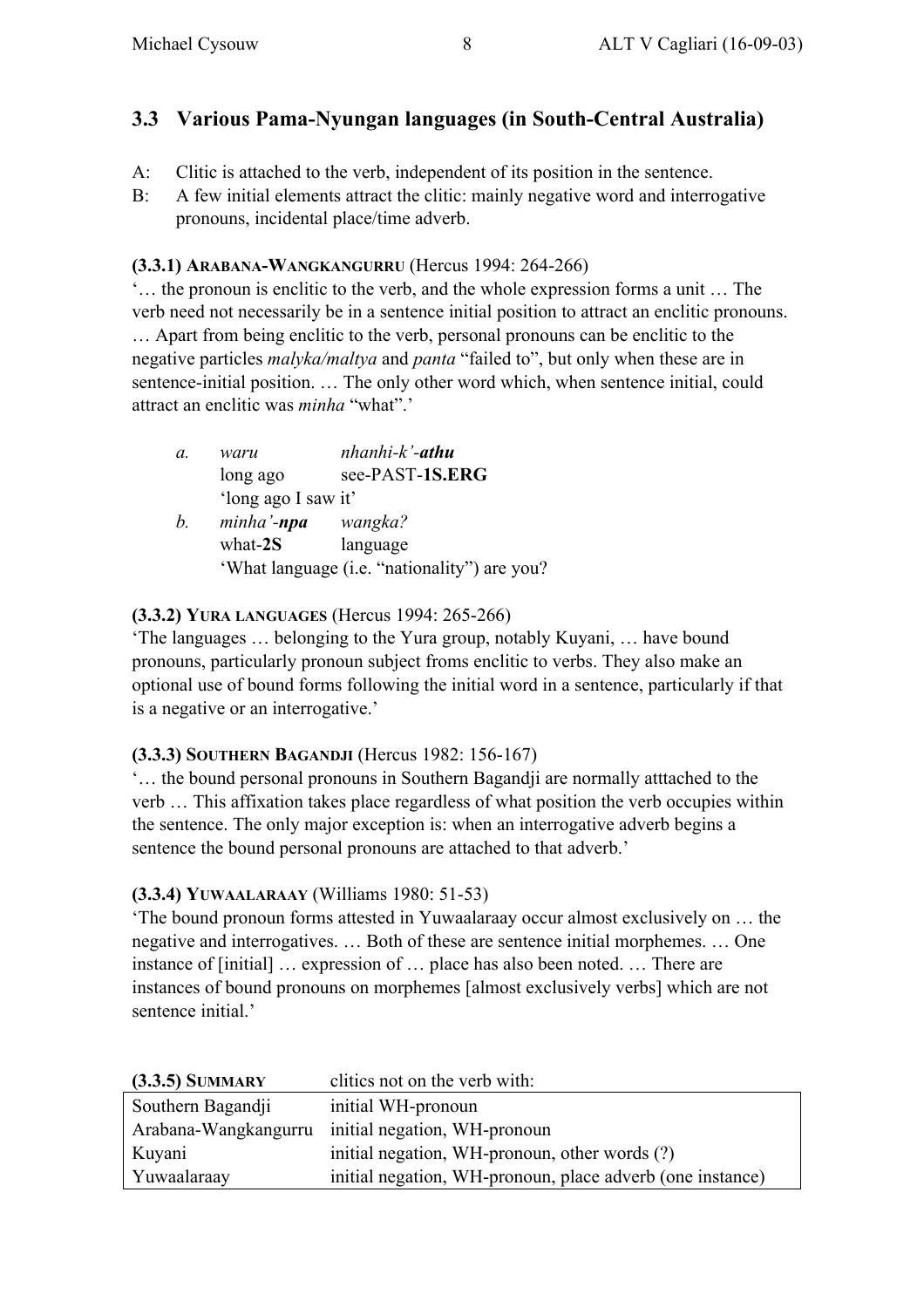# **4 Munda languages**

Subject marking either enclitic on the verb or enclitic on the preverbal constituent, though the exact conditions vary between the various languages. If the verb is the only constituent, it will always get the clitics (for a survey, see Pinnow 1966: 156-168; Bhattacharya 1975: 144-147).

**(4.1) GUTOB** (Zide 1997: 317-323)

Subject marking enclitic to the verb, see (a), except enclitic to these preverbal constituents:

– some WH-pronouns *u'doj* "when", *mono?* "where", *maN* "why", see (B) – some adverbs *eke* "here", *a?* "now", *begi* "quickly", *dapre* "afterwards"

| $\mathfrak{a}$ . | jom-lai<br>NAME-ACC                                 | $bu$ -o?- $NI$ n          | beat-PAST-1S           |
|------------------|-----------------------------------------------------|---------------------------|------------------------|
|                  | 'I will beat up Jom'                                |                           |                        |
| b.               | N ln                                                | $\tilde{u}$ doj-NI $\eta$ | sorpei-o?-be?-tu       |
|                  | 1S.PRON when-1S                                     |                           | hand over-PAST-AUX-FUT |
|                  | 'When will/do I hand over (the girl to the tiger)?' |                           |                        |

**(4.2) KHARIA** (Peterson in press)

Subject marking enclitic to the verb, see (a), except with a sentential negation: the negative word is placed preverbally and attracts the person marking clitic, see (b). Apparently not with question words, see (c).

| $\mathfrak{a}$ . |      | am-bar hokar-te yo-te- <b>bar</b>  |  |                                       |
|------------------|------|------------------------------------|--|---------------------------------------|
|                  |      | 2-2.HON 3S-OBL see-PAST-2.HON      |  |                                       |
|                  |      | 'you (polite) saw him/her'         |  |                                       |
| b.               |      | am-bar hokar-te um- <b>bar</b>     |  | $\gamma$ <i>o</i> -te                 |
|                  |      |                                    |  | 2-2.HON 3S-OBL NEG-2.HON see-PAST     |
|                  |      | 'you (polite) did not see him/her' |  |                                       |
| $\mathcal{C}$ .  | ho   |                                    |  | danote igud-ga tar-o?-gur-e-nin       |
|                  | DEM- |                                    |  | demon how-FOC kill-CAUS-fall-IRR-EXCL |
|                  |      | 'How will we kill that demon?'     |  |                                       |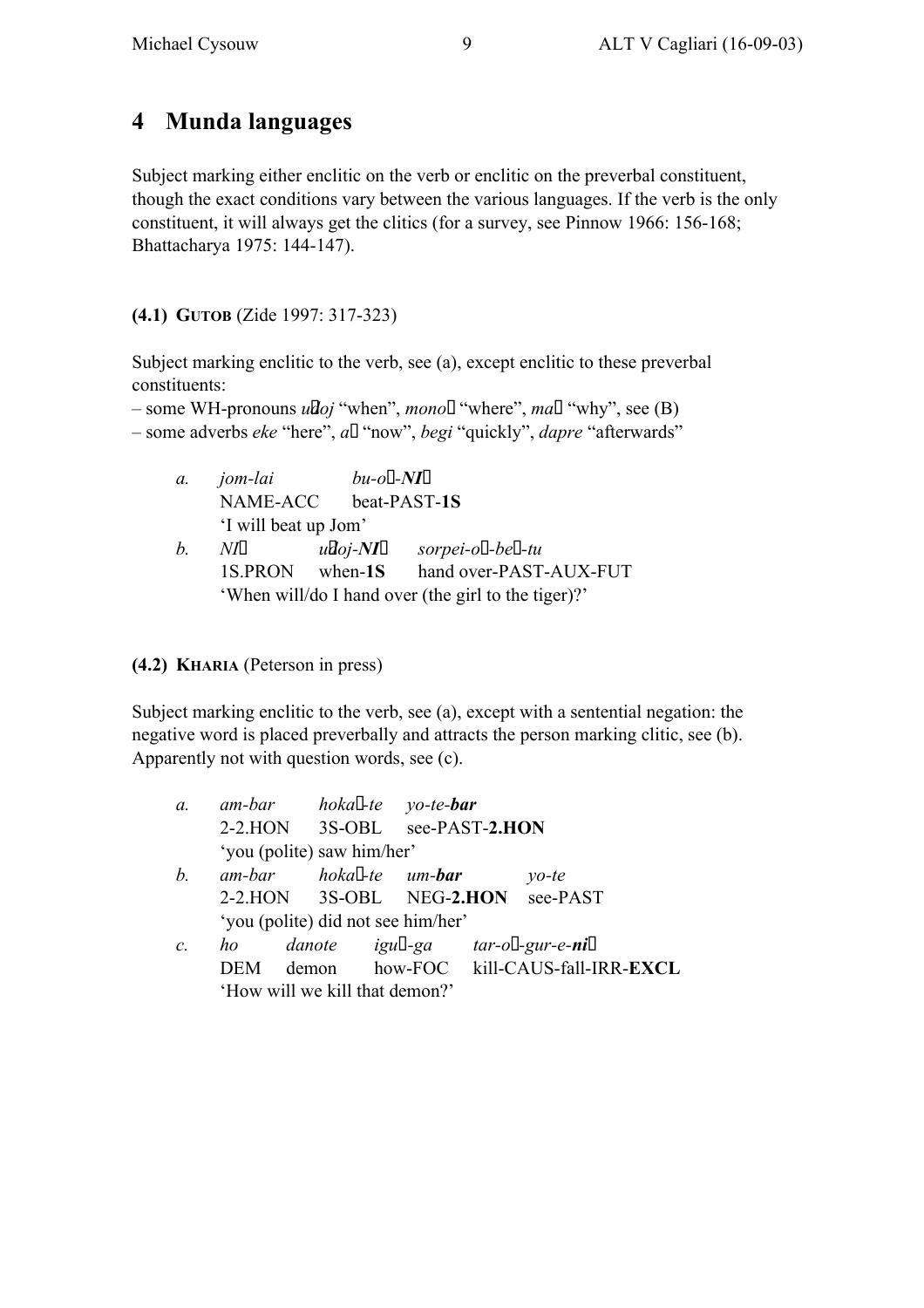#### **(4.3) BHUMIJ** (Ramaswami 1992: 128-132, 143-151)

Enclitics appear to be rather free to attach to the verb, see (a), or to the preverbal constituent, see (b), though preverbal negation, see (c) and imperative verbs, see (d) always attract the clitic.

| $a$ .           | ain                | horota-ke                    |            | $lel$ - $li$ - $a$ -in |                 |
|-----------------|--------------------|------------------------------|------------|------------------------|-----------------|
|                 | 1S.PRON            | man-ACC                      |            | see-PAST-IND-1S        |                 |
|                 | 'I saw a man'      |                              |            |                        |                 |
| b.              | ain                | maran                        | daru-in    | $le$ l-ked-a           |                 |
|                 | 1S.PRON            | big                          | tree- $1S$ | see-PAST-IND           |                 |
|                 | 'I saw a big tree' |                              |            |                        |                 |
| $\mathcal{C}$ . | ka-in              | sen-a                        |            |                        |                 |
|                 | NEG-1S go-IND      |                              |            |                        |                 |
|                 | 'I shall not go'   |                              |            |                        |                 |
| d.              | dayakate           | aiŋ-ke                       |            | madal-rase             | $om-a-ip$ -me   |
|                 | please             | 1S.PRON-ACC                  |            | apple-juice            | give-IND-1SO-2S |
|                 |                    | 'please give me apple juice' |            |                        |                 |

#### **(4.4) SANTALI** (Neukom 2001: 113-114, 146-150)

Unmarked position of person marking is on the preverbal constituent (including negation, see (a)), except when there is no preverbal constituent, see (b), and in imperatives, see (c).

| а. | ba <b>-ko</b>     | badae-a         |
|----|-------------------|-----------------|
|    |                   | NEG-3P know-IND |
|    | 'they don't know' |                 |

- *b.*  $met-a-pe-kan-a-pi$ say-APPL-2SO-IPFV-IND-**1S** 'I tell you'
- $c$ *.*  $\text{mas} \varepsilon$   $\text{mit} \cdot$   $\text{ghori}$   $\text{d} \circ \text{h} \circ \text{-} \text{p} \circ \text{sg}\text{-} \text{ep}.$ PTCL one moment put down-litle-1SO-**2P** 'put me down for a moment'

|         | (4.5) SUMMARY clitic on preverbal constituent | clitics on verb       |
|---------|-----------------------------------------------|-----------------------|
| Gutob   | WH-pronouns, time/place adverbs               | unmarked              |
| Kharia  | negation                                      | unmarked              |
| Bhumij  | negation, unmarked (focus?)                   | imperatives, unmarked |
| Santali | negation, unmarked                            | imperatives           |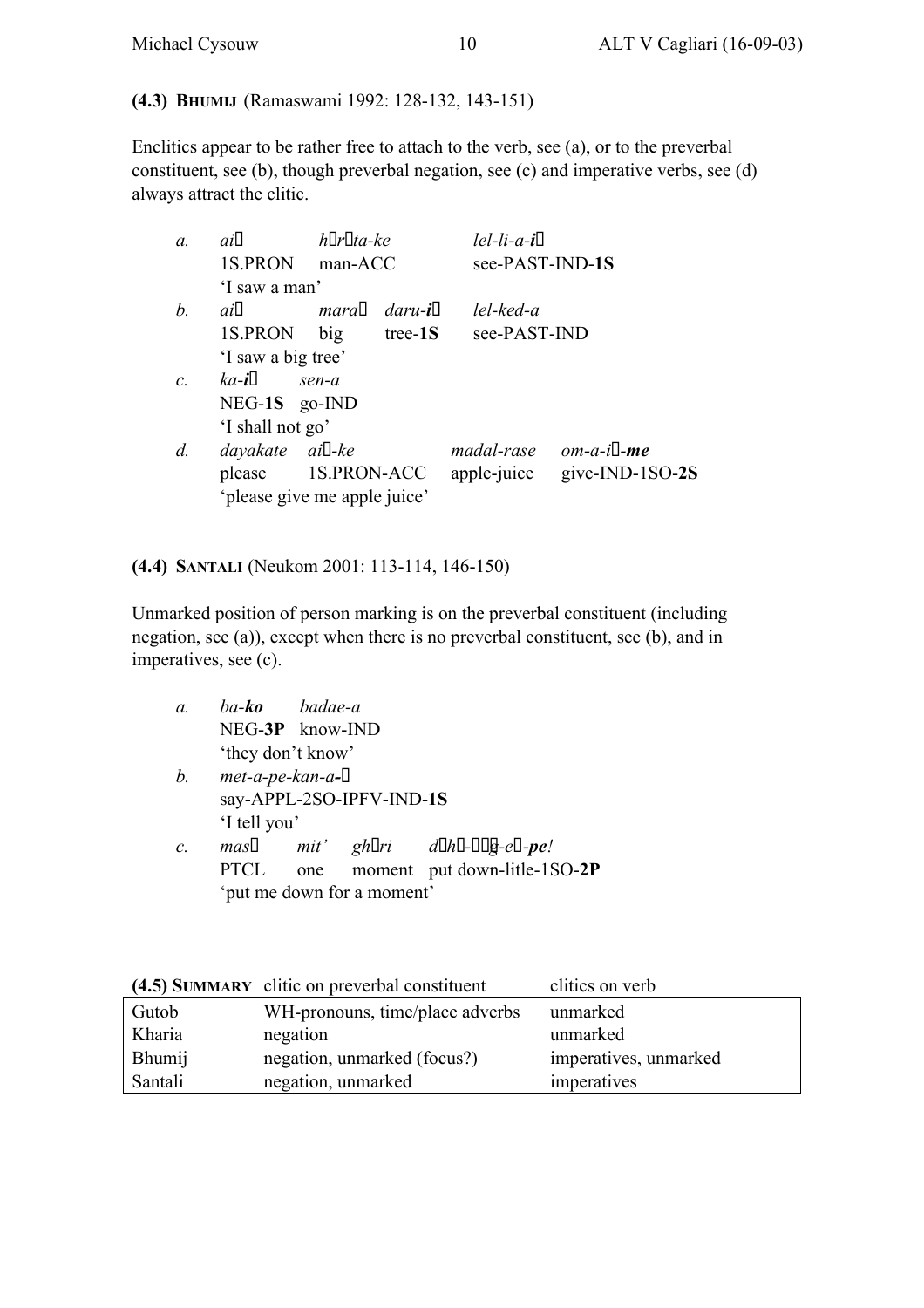# **5 Iranian languages**

- A: Iranian had originally Wackernagel-type object clitics: **MIDDLE PERSIAN/PARTHIAN** (Boyce 1964; Brunner 1977)
- B: Some Modern Iranian languages have retained them: **OSSETIC** (Abaev 1964: 126- 127), **PASHTO** (Tegey 1978; Roberts 2001)
- C: Most modern Iranian languages lost them, or have them affixed on the verb.

Some languages are inbetween second position and verbal enclitics:

**(5.1) PERSIAN** (Majidi 1990: 119, 123)

Enclitic to the verb, see (a), though in colloquial usage attached to an intial WHpronoun, see (b):

- a. *mî-bin-ad-am* DUR-see-3SG.NOM-**1SG.ACC** 'He sees me'
- b. *kojáj-at dárd mî-kon-ad* where**-2SG.ACC** pain DUR-make-3SG 'Where do you have pain?' (colloquial)

**(5.2) SULEIMANIYE KURDISH** (Edmonds 1955: 497-499; McCarus 1958: 104; MacKenzie 1961: 78; Bynon 1979: 216 ff.)

The clitic is attached to the verb, but in transitive clauses the enclitic is found attached to the first word, though not all words can function as hosts. Possible hosts:

– negation, see (a)

– WH-pronouns, see (b)

- adjectives, pronouns, adverbs, preverbs can function as hosts (focus?), but not subject, prepositional phrases, interjections, conjunctions, see (c)
	- *a. war-tan nagirt (leman)* NEG-**2S** obtain (from us) 'you did not obtain is (from us)'
	- *b. cón-tan zaní* how-**2S** know 'how did you know?'
	- *c. márek-im kus‡t* snake-**1S** kill 'I killed a snake'

## **(5.3) NORTHERN TALYSH** (Schulze 2000: 55, 53)

Enclitic most commonly on the preverbal element, marking focus on this element, see (a), (b). Incidentally, the clitic is also found on the first element of the clause, see (c).

a. *de cic-e epist-a?* 2SG.PRON what-**2SG** tie up-PERF 'What did you tie up?'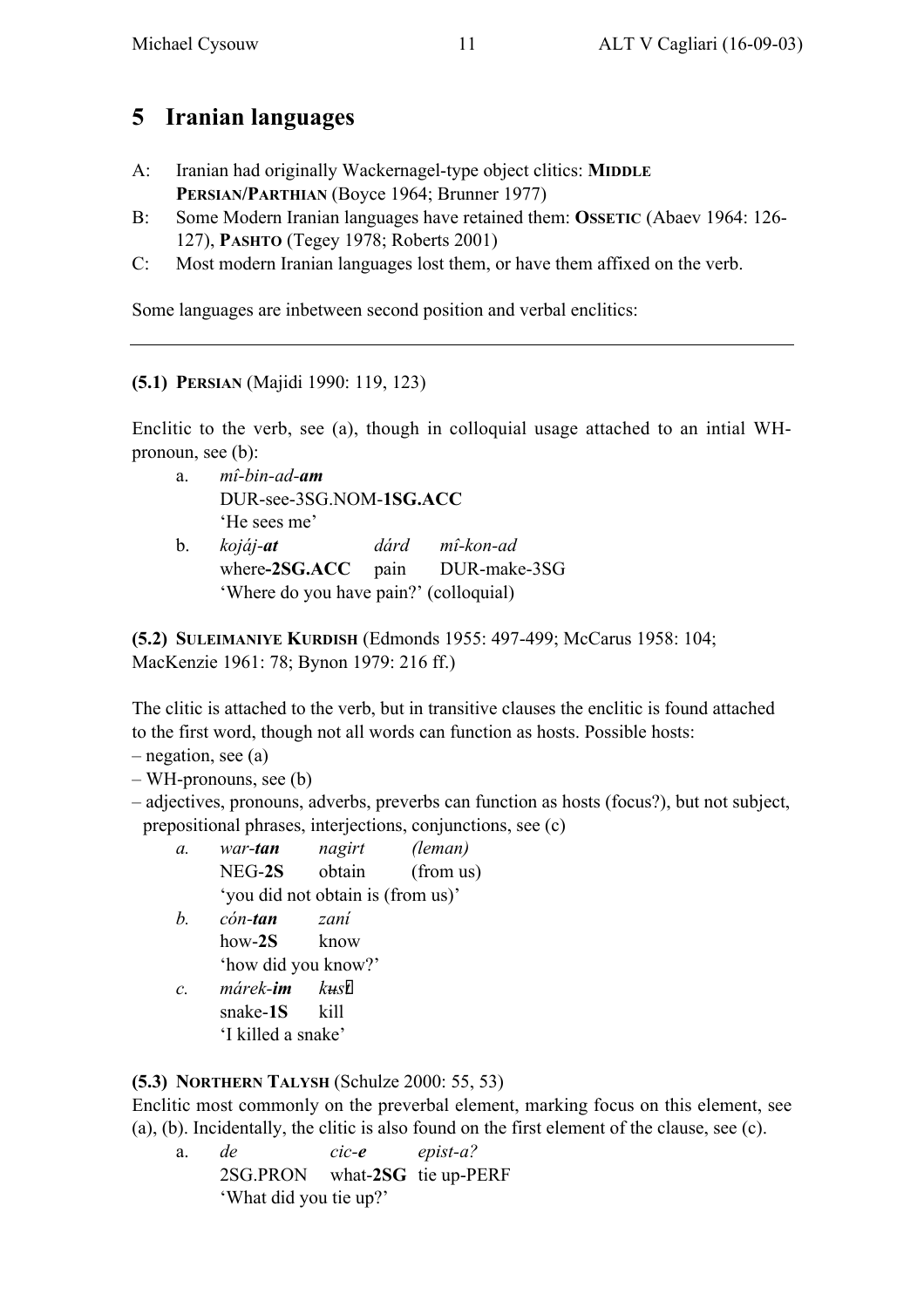- b. *cay leng-on-em epest-a* 3SG.POSS leg-PL-**1SG** tie up-PERF 'I tied up his leg.'
- c. *albahal-em tifang ba po pekeru-i* this moment-**1SG** rifle to down take up-AOR 'In this moment I took up the rifle from below.'

**(5.4) SOUTHERN TATI** (Yar-Shater 1969: 155-157)

Appears to be highly alike to the neighbouring Northern Talysh.

| $(5.5)$ SUMMARY                | clitics on first constituent                     | clitics on verb    |
|--------------------------------|--------------------------------------------------|--------------------|
| Middle Persian                 | all                                              | none               |
| Persian                        | WH-pronoun (colloquial)                          | unmarked enclitic  |
| Suleimaniye Kurdish            | negation, WH-pronoun, focus(?) unmarked enclitic |                    |
| Northern Talysh, Southern Tati | focus $(?)$                                      | on preverbal focus |

# **6 Udi (Lezgian, Caucasus)**

Udi (Harris 2000: Ch. 3, 6) is exceptional among other Lezgian languages in having clitics (cf. Haspelmath 1993). Udi adds clitics either on (in!) the verb or on the preverbal constituent. The default position is on the verb. But enclitics are attached on preverbal constituent after:

– negative particle (in some conditions postverbal), see (a)

– questioned constituent

```
– other focused constituents, see (b), (c), (d)
```
- *a. nana-n te-ne buƒab-e p'a ac‡ik'als‡ey* mother-ERG NEG-**3S** find-AOR two toy.ABS 'mother did not find two toys' *b.*  $äyel-en$   $p'a$   $e\check{s}$   $a-ne-q'-e$
- chiled-ERG two apple take-**3S**-take-AOR 'the child took two apples'
- *c. äyel-en p'a es‡-ne aq'-e* chiled-ERG two apple-**3S** take-AOR 'the child took TWO APPLES'
- *d. äyel-en-ne aq'-e p'a es‡-n-ux* chiled-ERG-**3S** take-AOR two apple-OBL-DAT 'THE CHILD took two apples'

However, verbs in the imperative, future II and subjunctive attract the clitics also in those circumstances (Harris 2000: 118)

*e. baba-n es‡ nut ec‡-al-le k'wa* father-ERG apple.ABS NEG bring-FUT-**3S** house.DAT 'father will not bring apples to the house'

| SUMMARY | enclitic on preverbal consituent | clitics on verb                |
|---------|----------------------------------|--------------------------------|
| Udi     | negation, WH-pronoun, focus      | unmarked, imperative, irrealis |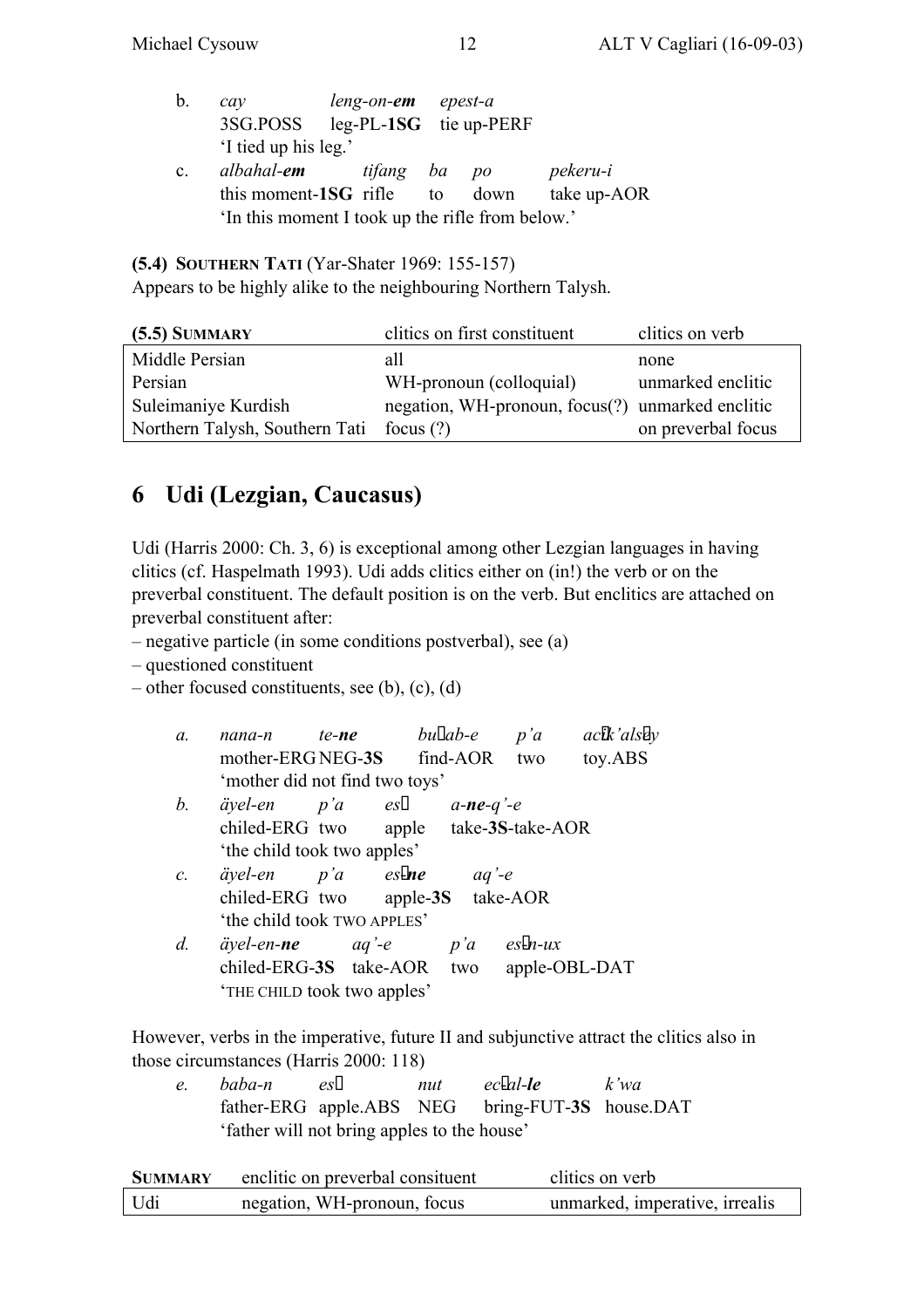## **7 Sandawe (Khoisan)**

In the realis (the situation in the irrealis is much more complicated), the pronominal clitic is attracted to the focus, see (a) (Elderkin 1986; 1991; Eaton 2001; 2002). The WH-pronoun also appears to attract the clitic, see (b). The situation with negation and imperatives is unclear in the sources.

| a. | nam | hótshò <b>-sà</b> à:mè |                                 |       |
|----|-----|------------------------|---------------------------------|-------|
|    |     | NAME what-3FS break    |                                 |       |
|    |     | 'what did Nam break?'  |                                 |       |
| b. |     | nam sómbá úte-sà       |                                 | thìmè |
|    |     | NAME fish              | yesterday-3FS cook              |       |
|    |     |                        | 'Nam cooked the fish YESTERDAY' |       |

| <b>SUMMARY</b> | enclitic on        |
|----------------|--------------------|
| Sandawe        | focus, WH-pronouns |

## **8 Sonora Yaqui (Uto-Aztecan)**

Second position clitics, except in imperatives, in which the verb attracts the clitics (Dedrick & Casad 1999: 242, 60, 92, 98).

| $a$ .           | tú'uli-s-e'e<br>pretty-ADV-2S able                                     | 'áa<br>'you can write beautifully'                                                      | hí'ohte<br>write |                  |  |
|-----------------|------------------------------------------------------------------------|-----------------------------------------------------------------------------------------|------------------|------------------|--|
| b.              | kát-te<br>'we were not seen'                                           | bit-wa-k<br>NEG-1P see-PASS-PRF                                                         |                  |                  |  |
| $\mathcal{C}$ . | hai-sa- <b>te</b> 'án-nee<br>how-Q- $1P$ do-FUT<br>'what shall we do?' |                                                                                         |                  |                  |  |
| $d$ .           |                                                                        | bin-a'abo katé- <b>'em</b><br>this direction-here come-2P<br>'You (plural), come here!' |                  |                  |  |
| <b>SUMMARY</b>  |                                                                        | enclitic on first constituent                                                           |                  | enclitic on verb |  |
| Sonora Yaqui    |                                                                        | unmarked                                                                                |                  | imperative       |  |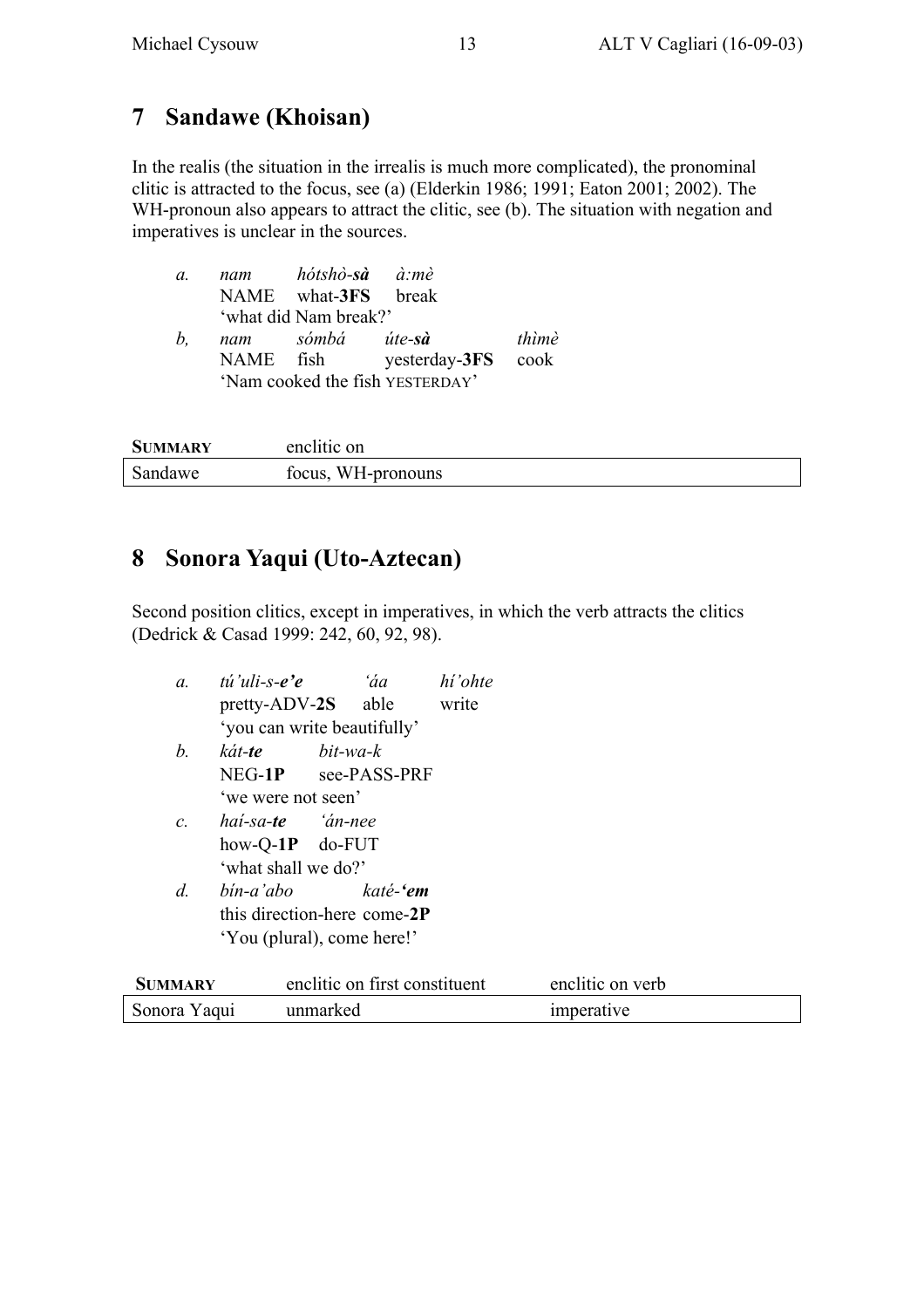## **9 Focus hierachy of clitic attraction**

Focus Hierarchy:

| <b>Cliticization away from verb</b>   | <b>Strongest non-verb focus</b> |
|---------------------------------------|---------------------------------|
|                                       |                                 |
| Negation, WH-pronouns                 | inherent focus                  |
|                                       |                                 |
| <b>Focused NPs</b>                    | intended focus                  |
|                                       |                                 |
| Clause linkers, Adverbs of time/place | stage setting                   |
|                                       |                                 |
| Indefinite/quantified NPs             | sentence operators (?)          |
|                                       |                                 |
| $(?)$                                 | unmarked sentence               |
|                                       |                                 |
| Irrealis, Future                      | focus on verb                   |
|                                       |                                 |
| Imperative/hortative                  | strong focus on verb            |
|                                       |                                 |
| <b>Cliticization on the verb</b>      | <b>Strongest verb focus</b>     |

If there is some flexibility for the placement of pronominal clitics, they will be attached to the most focal element in the clause. As a pronominal clitic is highly topical (nonfocal) marker, this combination is a juncture of opposites: the less focal element binds itself on the most focal element.

Most languages only use the extremes of the focus hierarchy: either only the strongest verb focus (imperative) has a special clitic placement or the strongest non-verb focus (sentential negation, WH-pronouns) has a special clitic placement. Some languages move further on the hierarchy, from either side.

Probably, there is a grammaticalisation cline, on which the patterns described in this paper represent the first stage:

> Pragmatic host attachement (onto focus) Ø Syntactic host attachment (onto a position) Ø Morphological host attachment (onto a word-class  $\sim$  'agreement')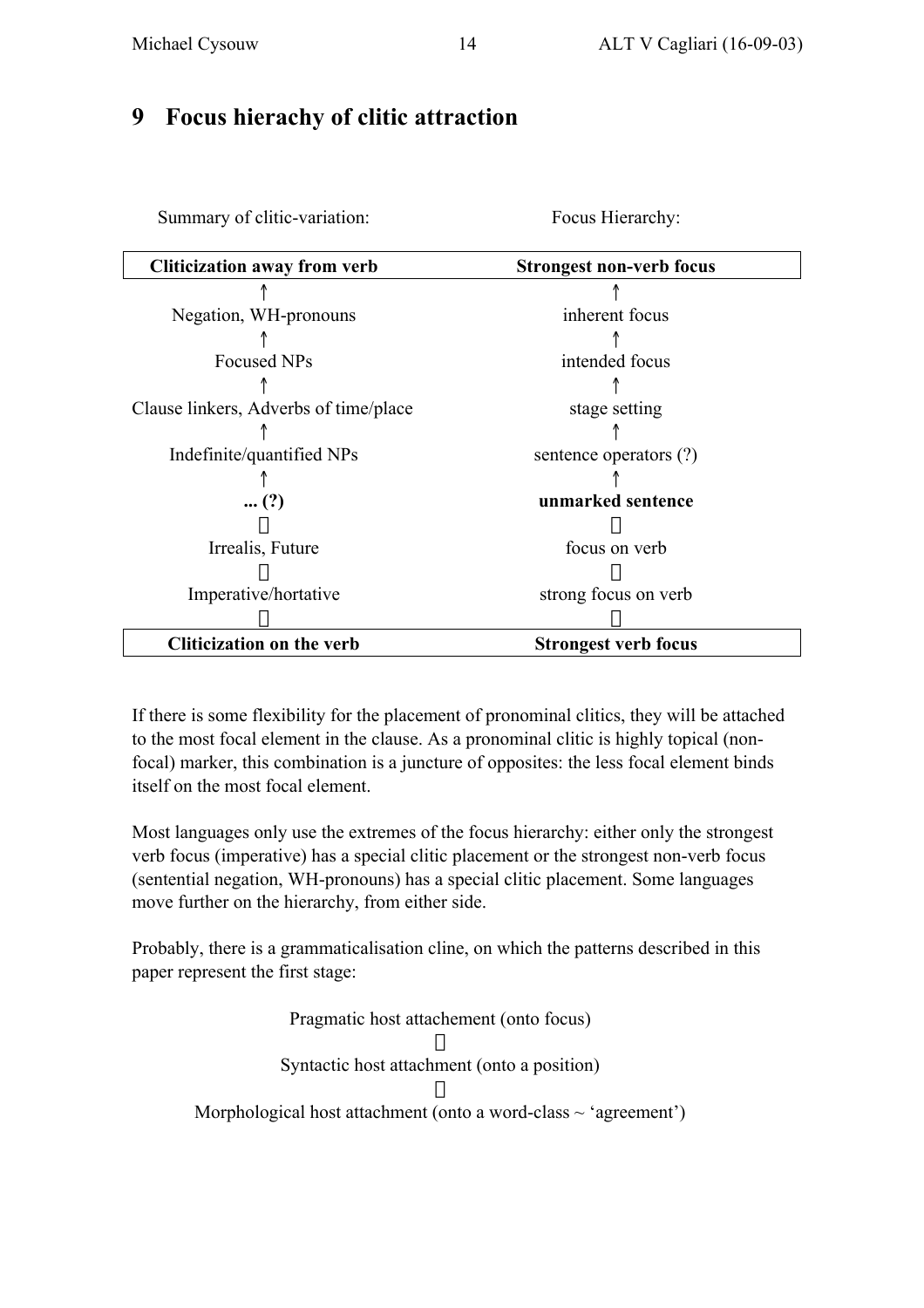## **10 References**

- Abaev, V. I. (1964). *A grammatical sketch of Ossetic*. (Indiana University Research Center in Anthropology, Folklore, and Linguistics, 35). Bloomington: Indiana University.
- Barbosa, Pilar (1996). 'Clitic placement in European Portuguese and the position of subjects.' In: *Approaching second: second position clitics and related phenomena*, Aaron L. Halpern & Arnold M. Zwicky (eds.), pp. 1-40 (CSLI Lecture Notes, 61). Stanford: Center for the study of Language and Information.
- Bhattacharya, Sudhibhushan (1975). *Studies in comparative Munda linguistics*. Simla: Indian Institute of Advanced Studies.
- Blake, Barry J. (1991). 'Woiwurrung, the Melbourne language.' In: *Handbook of Australian Languages*, *Vol. 4: The aboriginal language of Melbourne and other grammatical sketches*, R. M. W. Dixon & Barry J. Blake (eds.), pp. 30-122. Oxford: Oxford University Press.
- Blake, Barry J., Ian Clark & Sharnthi H. Krishna-Pillay (1998). 'Wathawurrung: The language of the Geelung-Ballarat area.' In: *Wathawurrung and the Colac Language of Southern Victoria*, Barry J. Blake (ed.), pp. 59-154 (Pacific Linguistics, C 147). Canberra: Australian National University.
- Blevins, Juliette (2001). *Nhanda: An Aboriginal Language of Western Australia*. (Oceanic Linguistics Special Publication, 30). Honolulu: University of Hawai'i Press.
- Boyce, Mary (1964). 'Some Middle Persion and Parthian constructions with governed pronouns.' In: *Dr. J. M. Unvala memorial volume*, pp. 49-56. Bombay: Linden House.
- Brunner, Christopher J. (1977). *A Syntax of western Middle Iranian*. (Persian Studies Series). Delmar: Caravan Books.
- Buchholz, Oda & Wilfried Fiedler (1987). *Albanische Grammatik*. Leipzig: Verlag Enzyklopädie.
- Bynon, Theodora (1979). 'The ergative construction in Kurdish.' *Bulletin of the School of Oriental and African Studies* 42(2): 211-224.
- Capell, A. (1967). 'Pronominalisation in Australian Languages.' In: *Papers in Australian Linguistics*, *Vol. 2*, S. A. Wurm (ed.), pp. 21-41 (Pacific Linguistics, A 11). Canberra: Australian National University.
- Capell, A. (1972). 'The Affix-Transferring Languages of Australia.' *Linguistics* 87: 5-36.
- Dedrick, John M. & Eugene H. Casad (1999). *Sonora Yaqui Language Structures*. Tucson: University of Arizona Press.
- Dench, Alan Charles (1998). *Yingkarta*. (Languages of the World/Materials, 137). München: Lincom Europa.
- Dixon, R. M. W. (1980). *The Languages of Australia*. Cambridge: Cambridge University Press.
- Dixon, R. M. W. (2002). *Australian Languages*. (Cambridge Language Surveys). Cambridge: Cambridge University Press.
- Donaldson, Tamsin (1980). *Ngiyambaa: the language of the Wangaaybuwan*. (Cambridge Studies in Linguistics, 29). Cambridge: Cambridge University Press.
- Eaton, Helen (2001). 'Word order and focus in the Sandawe irrealis.' *Reading Working Papers in Linguistics* 5: 113-135.
- Eaton, Helen (2002). 'The grammar of focus in Sandawe.' Ph.D.-dissertation, University of Reading
- Edmonds, C. J. (1955). 'Prepositions and personal affixes in Southern Kurdish.' *Bulletin of the School of Oriental and African Studies* 17(3): 490-502.
- Elderkin, Edward D. (1986). 'Diachronic Inferences from Basic Sentence and Noun Structure in Central Khoisan and Sandawe.' *Sprache und Geschichte in Afrika* 7(2): 131-156.
- Elderkin, Edward D. (1991). 'Clause structure and tone in Sandawe.' *York Papers in Linguistics* 15: 93-115.
- Franks, Steven & Tracy Holloway King (2000). *A Handbook of Slavic Clitics*. (Oxford Studies in Comparative Syntax). Oxford: Oxford University Press.
- Givón, T. (1976). 'Topic, Pronoun and Grammatical Agreement.' In: *Subject and Topic*, Charles N. Li (ed.), pp. 149-188. New York: Academic Press.
- Hale, Kenneth (1973). 'Person Marking in Walbiri.' In: *A Festschrift for Morris Halle*, Paul Kiparski (ed.), pp. 308-344. New York: Holt, Rinehart & Winston.
- Harris, Alice C. (2000). 'Where in the word is the Udi clitic?' *Language* 76(3): 593-616.
- Haspelmath, Martin (1993). *A Grammar of Lezgian*. (Mouton Grammar Library, 9). Berlin: Mouton de Gruyter.